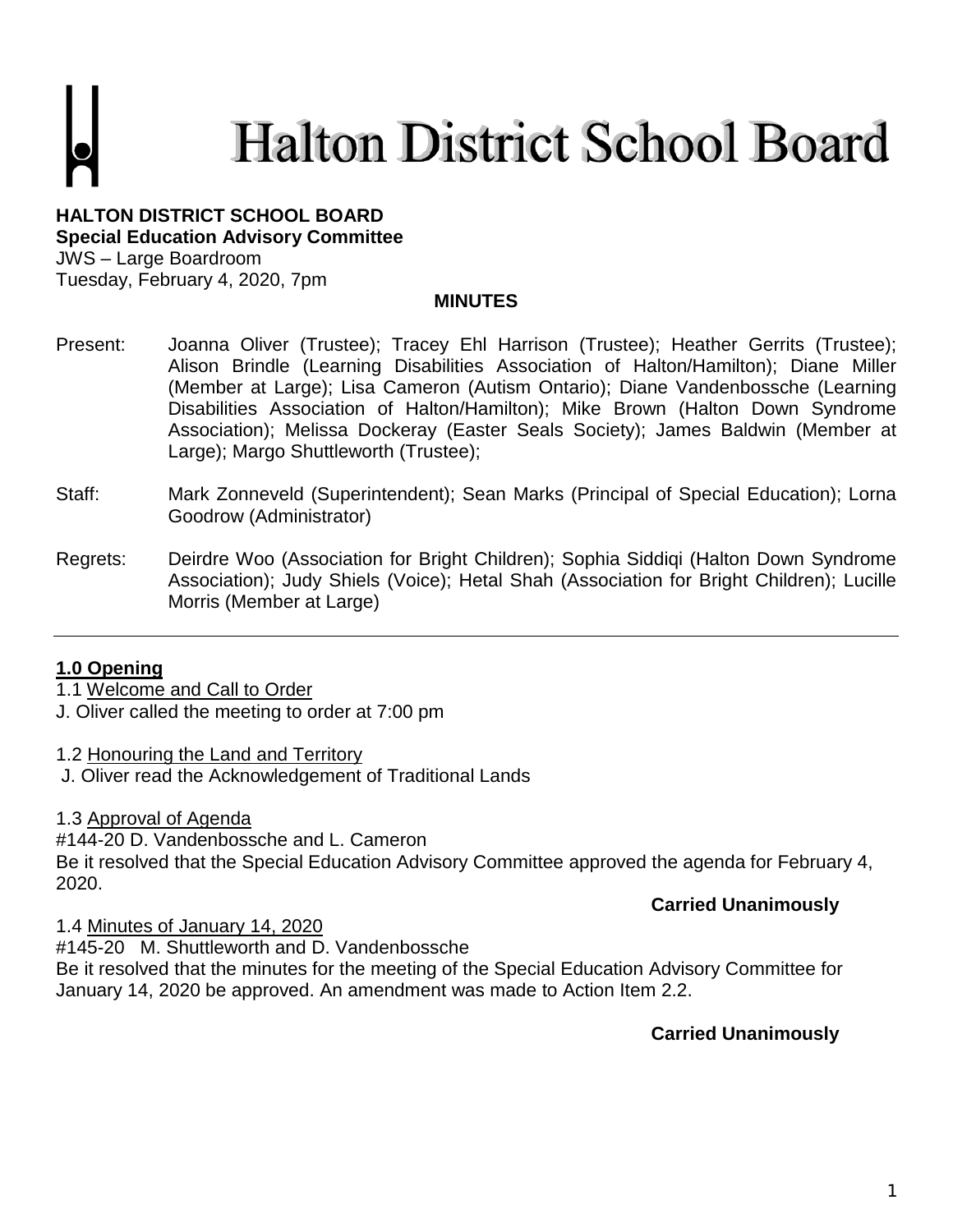## **2.0 Action**

## 2.1Review of Special Education Plan

All SEAC members and Trustees were sent a copy of the draft Plan, the current Plan and the Summary of Amendments, Appendix R prior to this evening's meeting. M. Zonneveld explained the process and timelines regarding how the Special Education Plan is finalized and approved. M. Zonneveld welcomed any questions/comments about the draft Plan that was shared with members. Several members had questions regarding the Summary of Amendments. M. Zonneveld addressed these questions/comments.

A Brindle asked M. Zonneveld what is the Board's position or thoughts on working with the Ministry to change and develop a more appropriate category for mental health? M. Zonneveld responded that there have been discussions with the Ministry about having these categories/identifications expanded.

At this point in the evening, on a motion from J. Oliver, SEAC members were asked to approve the amendments to the 2020-2021 draft Special Education Plan. This motion was moved by M. Dockeray (Easter Seals Society) and seconded by J. Baldwin (Member At Large).

SEAC voted and the draft Plan was unanimously approved. The Learning Disabilities Association of Halton/Hamilton abstained from this vote as they did not have enough time to read all of the amendments prior to this evening's meeting.

## 2.2 Prescribed Assistive Technology Admin Procedure (AP)

SEAC members and Trustees were sent a copy of this procedure prior to this evening's meeting. M. Zonneveld then presented this AP to all in attendance. Several members had questions on this Admin Procedure. M. Zonneveld remarked that SEAC's comments will be taken back and modifications can be looked at being made to this AP.

### 2.3 Mental Health – SEAC input re Parent Focus Groups

M. Bates sent invitations to those SEAC members who expressed an interest to attend one of the following evenings:

The first meeting is Monday February 3rd, 5:30-7:30 at JWS in the small board room. Another meeting opportunity is Friday 7th 12:30-2:30 at Milton Learning Centre, Speyside Room

L. Cameron confirmed that she attended the meeting on Monday, February 3, 2020. L. Cameron felt the input that was given was very valuable. A. Brindle has confirmed her attendance for Friday, February 7<sup>th</sup>.

## **3.0 SEAC Discussion/Question Period**

A. Brindle asked M. Zonneveld, that due to the Early Screening Gifted Program being stopped, was there any feedback on the number of staff that have been freed up? What has this done to potential wait times for other exceptionalities and diagnoses? M. Zonneveld responded that the Board is in the middle of collecting this data and confirmed that he will bring this information back to SEAC as soon as it is available.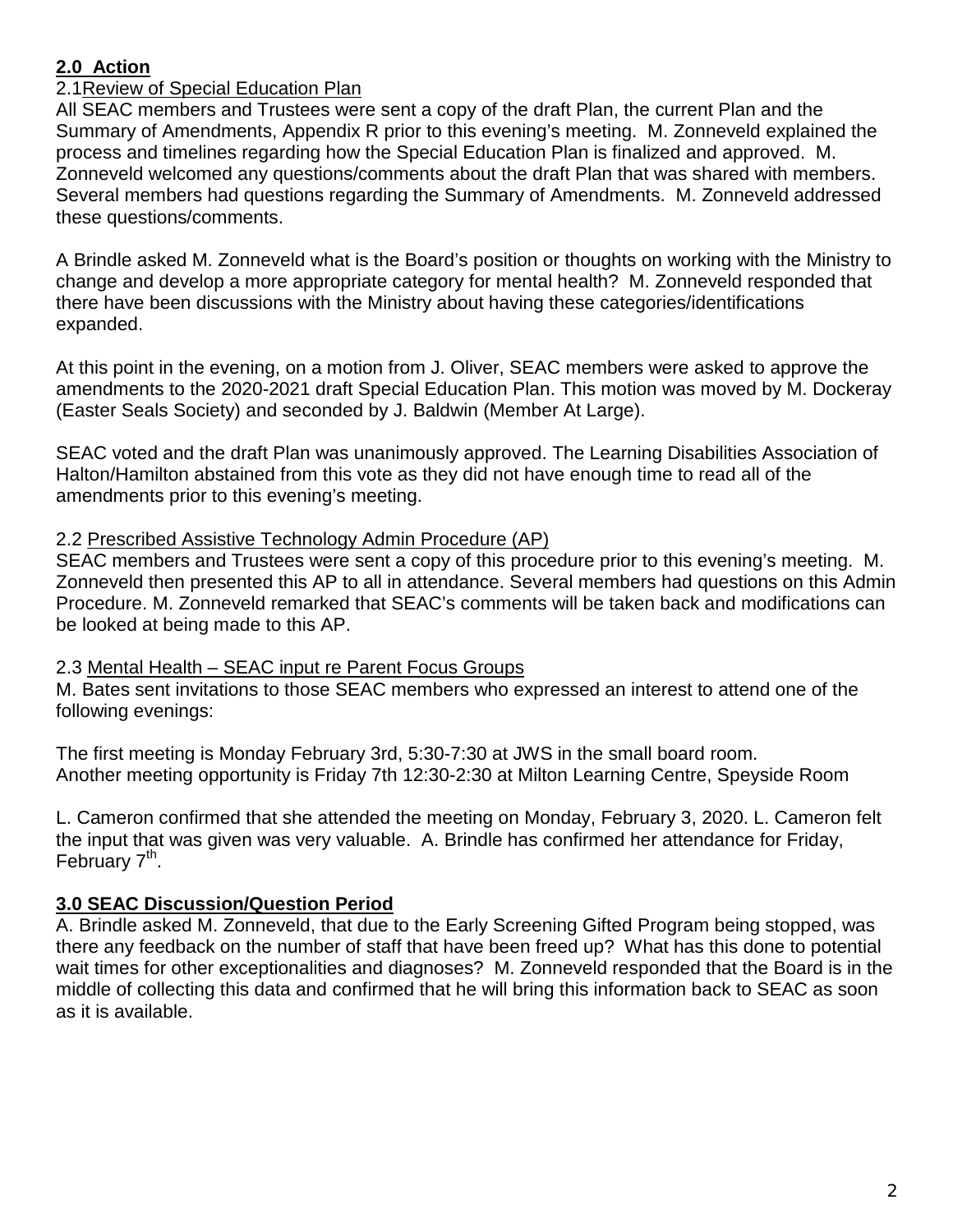# **4.0 Communication to SEAC**

### 4.1 Superintendent's Report – February 4, 2020

1. Project Search in the News - Project Search is our new year-long coop program for students in their last year of CPP, offered in partnership with Halton Health Care at Oakville Trafalgar Memorial Hospital. The program was featured in *Making a Difference* on Global News which aired on Monday night. We are very proud of the immediate success of this program and would like to add it to a SEAC agenda in the near future.

2. Labour Sanctions Impact - There are many ways in which the labour sanctions impact our students, families and school board. One of those impacts is that we must reduce/delay many of our initiatives and projects. Therefore I have fewer updates to share with SEAC while the sanctions are in effect.

3. Labour Update - Here is the letter that went home to parents/guardians of elementary students last week:

#### **Labour Update for Elementary Families**

Jan. 28, 2020

Dear families of HDSB elementary students,

We would like to update you on the Elementary Teachers' Federation of Ontario (ETFO) labour action. Yesterday (Monday, Jan. 27), ETFO announced two potential walkouts impacting HDSB elementary schools and the beginning of Phase 5 of labour sanctions next week.

**Potential HDSB Elementary School Closures on Monday, Feb. 3 and Thursday, Feb. 6** ETFO announced it will hold a **one-day walkout impacting HDSB elementary schools on Monday, Feb. 3 in addition to a province-wide walkout impacting all Ontario public school boards on Thursday, Feb. 6,** if a tentative agreement is not reached by Friday, Jan. 31. These walkouts are a result of central bargaining taking place between the union, the Government of Ontario and the Ontario Public School Boards' Association (OPSBA).

If these walkouts occur, **the HDSB will have no choice but to close elementary schools on Monday, Feb. 3 and Thursday, Feb. 6** as there would not be adequate supervision to ensure the safety and well-being of students. Families are encouraged to make contingency plans for their child. **HDSB secondary schools will remain open.** Aldershot School and Burlington Central School will be closed for students in Grade 7 and 8 only.

## **ETFO Labour Sanctions - Phase 5**

ETFO announced yesterday **Phase 5 of labour sanctions will begin Monday, Feb. 3** if no agreement is reached by Friday, Jan. 31.

The sanctions identified by ETFO in **Phase 5, effective Monday, Feb. 3,** include:

• Not participating in any extracurricular activities starting Monday, Feb. 3

Specific information regarding the cancellation of school activities will be provided by your child's school.

In the HDSB, ETFO represents:

- Permanent and occasional (supply) teachers in elementary schools
- Designated Early Childhood Educators (DECE) working in Kindergarten classrooms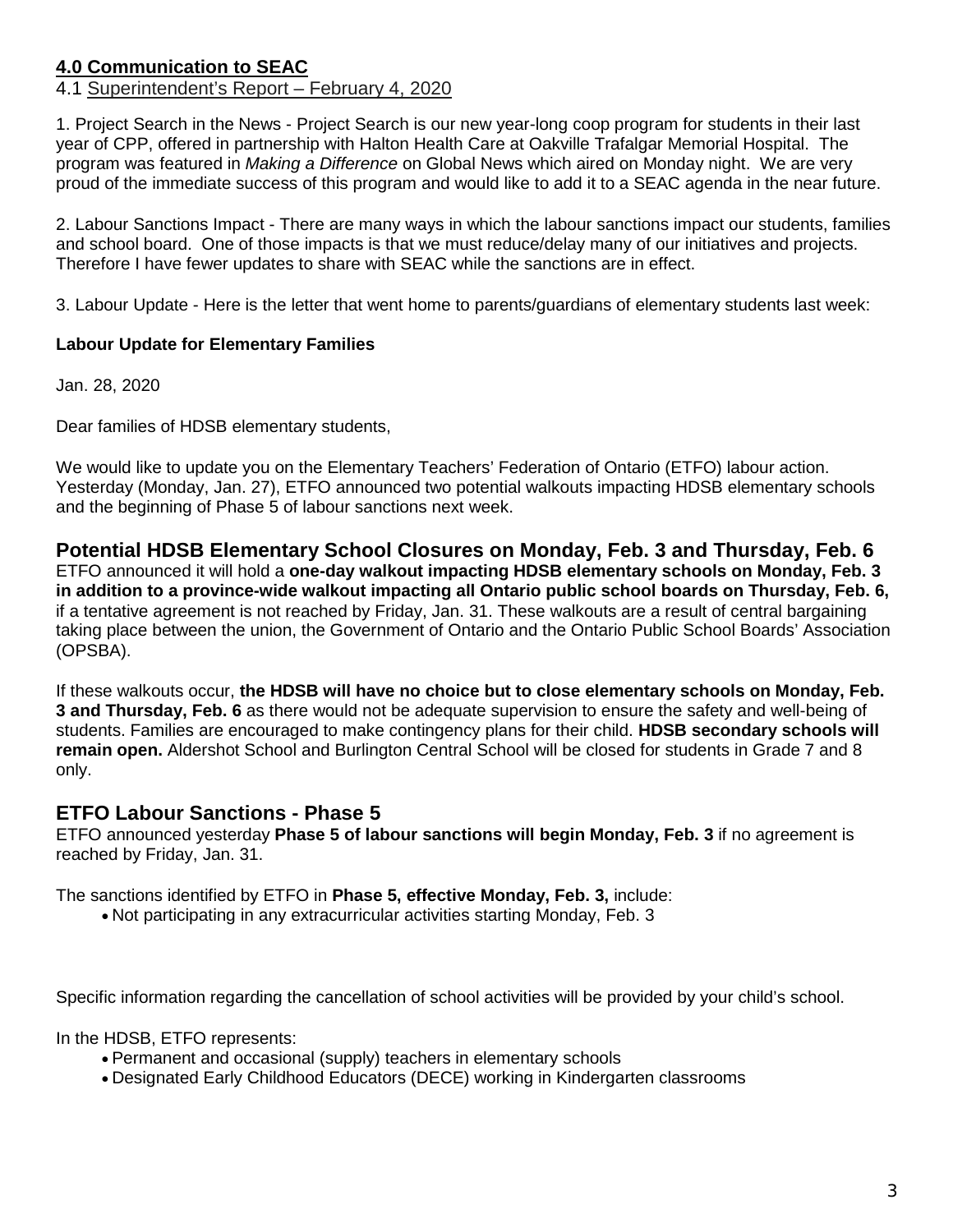For a list of HDSB employee groups, please visit [this page.](https://www.hdsb.ca/our-board/Pages/HDSB-Employee-Groups.aspx)

Please note the following:

- Adult School Classes: Adult school credit classes will not be impacted.
- Community Use Rentals: Community use rentals will not be impacted.

It is anticipated that striking workers may picket at schools and Board offices. If you or your child happen to encounter picket lines, please be aware that you have the right to cross picket lines at any time.

We will continue to provide families with accurate and timely information as we are able by email, the **HDSB** [website](https://www.hdsb.ca/our-board/Pages/Labour-Updates.aspx) and the Board's social media pages [\(Twitter/](https://twitter.com/HaltonDSB)[Facebook/](https://www.facebook.com/HaltonDistrictSchoolBoard/)[Instagram\)](https://www.instagram.com/hdsbschools/?hl=en).

To learn more about the Collective Bargaining process and current status updates, please visit this page: [https://www.opsba.org/advocacy-and-action/labour-relations.](https://www.opsba.org/advocacy-and-action/labour-relations)

Thank you for your support and understanding.

Sincerely,

Stuart Miller Director of Education

*Here also is the letter to parents/guardians of secondary students:*

### **OSSTF Labour Update (Jan. 30): Secondary schools**

Jan. 30, 2020

Dear HDSB families of secondary students,

The Ontario Secondary School Teachers' Federation (OSSTF) announced today it will hold another **one-day walkout on Tuesday, Feb. 4 at some Ontario school boards including the Halton District School Board,** if a tentative agreement is not reached by then. This one-day walkout is a result of central bargaining taking place between the union, the Government of Ontario and the Ontario Public School Boards' Association (OPSBA).

**If a one-day walkout occurs, the HDSB will, once again, have no choice but to close secondary schools on Tuesday, Feb. 4** as there would not be adequate supervision to ensure the safety and well-being of students. Families are encouraged to make contingency plans for their child, if required. We have been advised that OSSTF members intend to return to work on Wednesday, Feb. 5.

#### **In the HDSB, OSSTF represents:**

- Permanent and occasional (supply) teachers in secondary schools
- Office, clerical and technical employees (OCTU) **in both elementary and secondary schools**
- Professional Student Services Personnel (PSSP) which includes Psychologists, Social Workers, Child and Youth Counsellors, Speech-Language Pathologists and Applied Behaviour Analysis (ABA) Facilitators **in both elementary and secondary schools**

For a list of HDSB employee groups, please visit the [HDSB Employee Groups](https://www.hdsb.ca/our-board/Pages/HDSB-Employee-Groups.aspx) webpage.

### **Please note the following:**

• **Athletics, Extracurriculars and Field Trips:** If the one-day walkout occurs, all secondary school athletics, extracurricular activities and field trips scheduled for Tuesday, Feb. 4 will be cancelled. Attempts will be made to reschedule these events.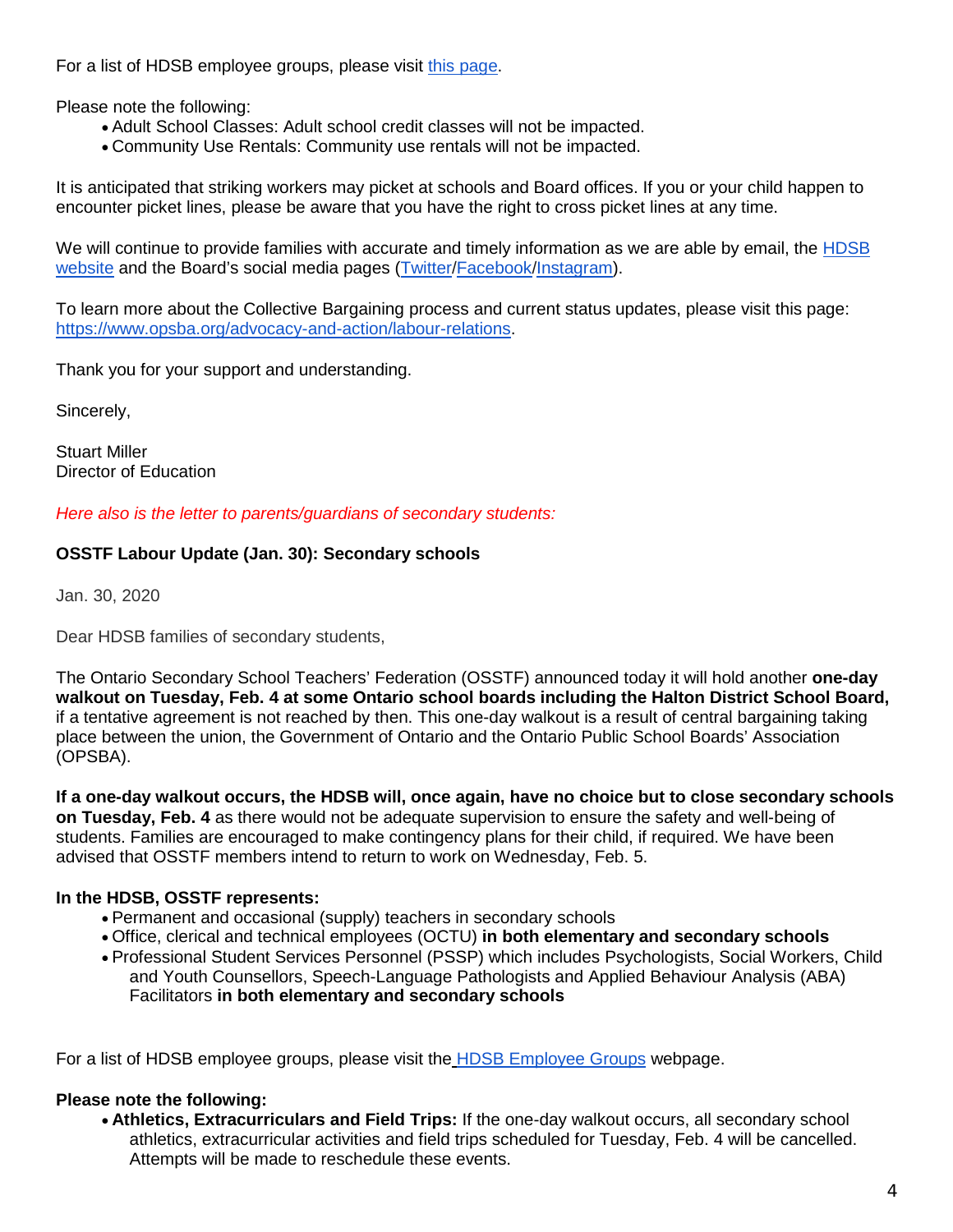- **Adult Day School and all Night School Classes:** If the one-day walkout occurs, all adult day school credit classes and all night school credit classes will be cancelled for Tuesday, Feb. 4.
- **Community Use Rentals:** Community Use rentals will not be impacted.

It is anticipated that striking workers may picket at schools and Board offices. If you or your child happen to encounter picket lines, please be aware that you have the right to cross picket lines at any time.

We will continue to provide families with accurate and timely information as we are able through email, the [HDSB website](https://www.hdsb.ca/our-board/Pages/Labour-Updates.aspx) and the Board's social media pages [\(Twitter](https://twitter.com/HaltonDSB)[/Facebook/](https://www.facebook.com/HaltonDistrictSchoolBoard/)[Instagram\)](https://www.instagram.com/hdsbschools/?hl=en).

To learn more about the Collective Bargaining process and current status updates, please visit this page: [https://www.opsba.org/advocacy-and-action/labour-relations.](https://www.opsba.org/advocacy-and-action/labour-relations)

Thank you for your support and understanding.

Sincerely,

Stuart Miller Director of Education

### 4.2 Association Reports

A. Brindle reported that LDAHH's workshop this month is on Wednesday 12th February at 6.30pm. It is being led by a guest speaker from the Canada Revenue Agency who will provide information about the Disability Tax Credit and how to claim it. Tickets are available online. [https://ldahh.ca/lecture-series](https://ldahh.ca/lecture-series-workshops/)[workshops/](https://ldahh.ca/lecture-series-workshops/)

LDAHH is also looking for Volunteer Board Members with specific skills in Finance, Marketing, Social Media and Fundraising to assist us with our expansion both geographically into Hamilton and with new programs and services. Experience living with or supporting those with learning disabilities is not a requirement but is an asset.

Please contact [president@ldahh.ca](mailto:president@ldahh.ca) for more information. <https://ldahh.ca/wp-content/uploads/2020/02/Board-Recruitment-Posting.pdf>

### 4.3 Trustee Reports

J. Oliver reported on the Milton SW #1 HS Boundary Review. All information is posted on the board's website - [Milton HS Site.](https://www.hdsb.ca/schools/Pages/School%20Boundary%20Reviews/Current%20Boundary%20Reviews/Milton-SW-1-hs-Boundary-Review.aspx) The new high school will open with grade 9 and 10 students. It will have a Community Pathway Program (CPP) and will open with an I-STEM school (grade 9 only).

Trustees and senior admin held a Multi Year Plan (MYP) workshop last week. They have reviewed the Community Engagement Report from phase 1 as well as data from a variety of sources relating to student achievement, school climate and student well-being. More Steering Committee meetings and workshops to come as the work on the 2020-2024 MYP continues.

Oakville Trafalgar Memorial Hospital launched Project Search in 2019, a school-to-work initiative in partnership with the Halton District School Board's community pathways program for students with developmental disabilities. Susan Hay featured the story on Global news on Feb 3<sup>rd,</sup> 2020.